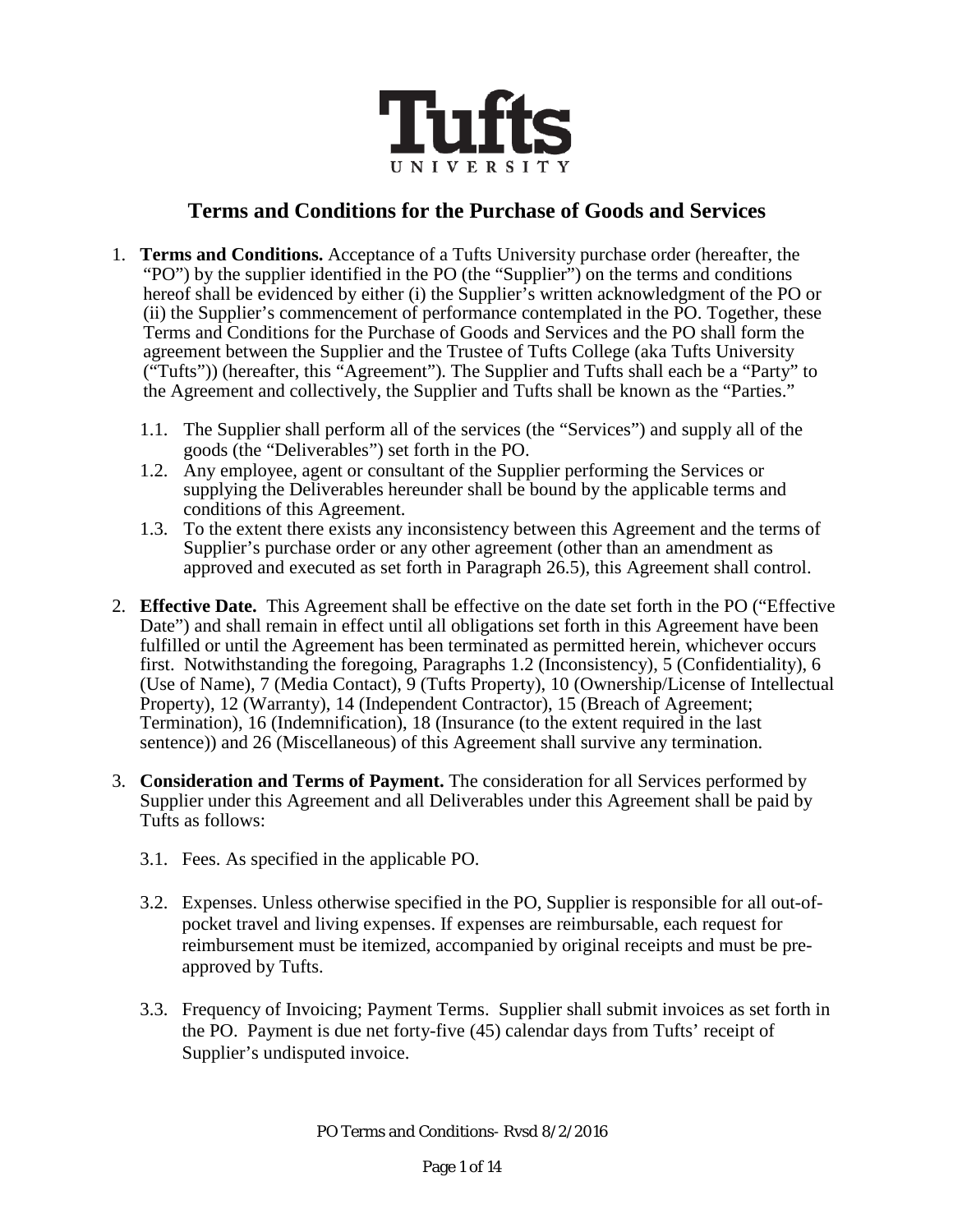- 3.4. Appropriations. Tufts' financial obligations under this Agreement are contingent upon Tufts' receipt of sufficient annual appropriations and requisite authorization by the Trustees of Tufts College. If in any year sufficient annual appropriations and authorization are not provided, this Agreement will terminate upon delivery or written notice by Tufts to Supplier. The decision of the Trustees of Tufts College as to whether sufficient appropriations are available shall be made in their discretion and shall be final and binding on Supplier. In the event of termination due to insufficient appropriations and authorization, Tufts will pay Supplier for the Services and the Deliverables ordered and accepted by Tufts through the date of termination and Tufts will have no further liability to Supplier thereafter, provided that in no event, shall Tufts be obligated to pay for such Services or Deliverables in excess of the fees set forth in this Agreement or any Statement of Work.
- 3.5. Freight Charges. Freight charges billed directly to Tufts by Supplier, if any, must include all discounts and rebates received by Supplier from the carrier without mark-up. Supplier will provide Tufts copies of shipping documents and carrier freight bills when requested. Any charges for packing, special handling or dangerous materials must be quoted and billed as separate line items. Tufts retains the right to route any shipment with the charges billed directly to Tufts by the carrier when deemed appropriate by Tufts.
- 4. **Changes.** Tufts reserves the right, by notice to Supplier as provided herein, to make reasonable changes in the scope of Services and Deliverables required, in which event a mutually acceptable adjustment will be made to the price, time of performance, and/or other relevant provisions of the Statement of Work required to be changed thereby.

## 5. **Confidentiality.**

5.1. If Supplier has executed Tufts' Confidentiality Agreement, then the Confidentiality Agreement shall govern any use and disclosure of Confidential Information by Supplier and any provision in this Paragraph 5 conflicting with the Confidentiality Agreement shall be superseded by the provisions in the Confidentiality Agreement. Confidential Information means information marked or otherwise identified in writing by Tufts as proprietary or confidential or information that should in good faith be treated as proprietary or confidential given the context of the disclosure. It includes, without limitation, non-public information regarding Tufts' financials, investments, intellectual property, trade secrets, products, courses, courseware, features, information related to trustees, officers, faculty, employees, customers, alumni, donors, students, applicants, patients, customers, clients, contractors, agents, systems, marketing plans, promotions, business practices and other information shared by third parties with Tufts or its trustees, officers, employees, students or agents in confidence. Confidential Information does not include (i) information the recipient developed independently without use of or any reference to Confidential Information; (ii) information which the recipient knew before receiving it under the relevant agreement; or (iii) information which is or subsequently becomes publicly available or is received from another source, in both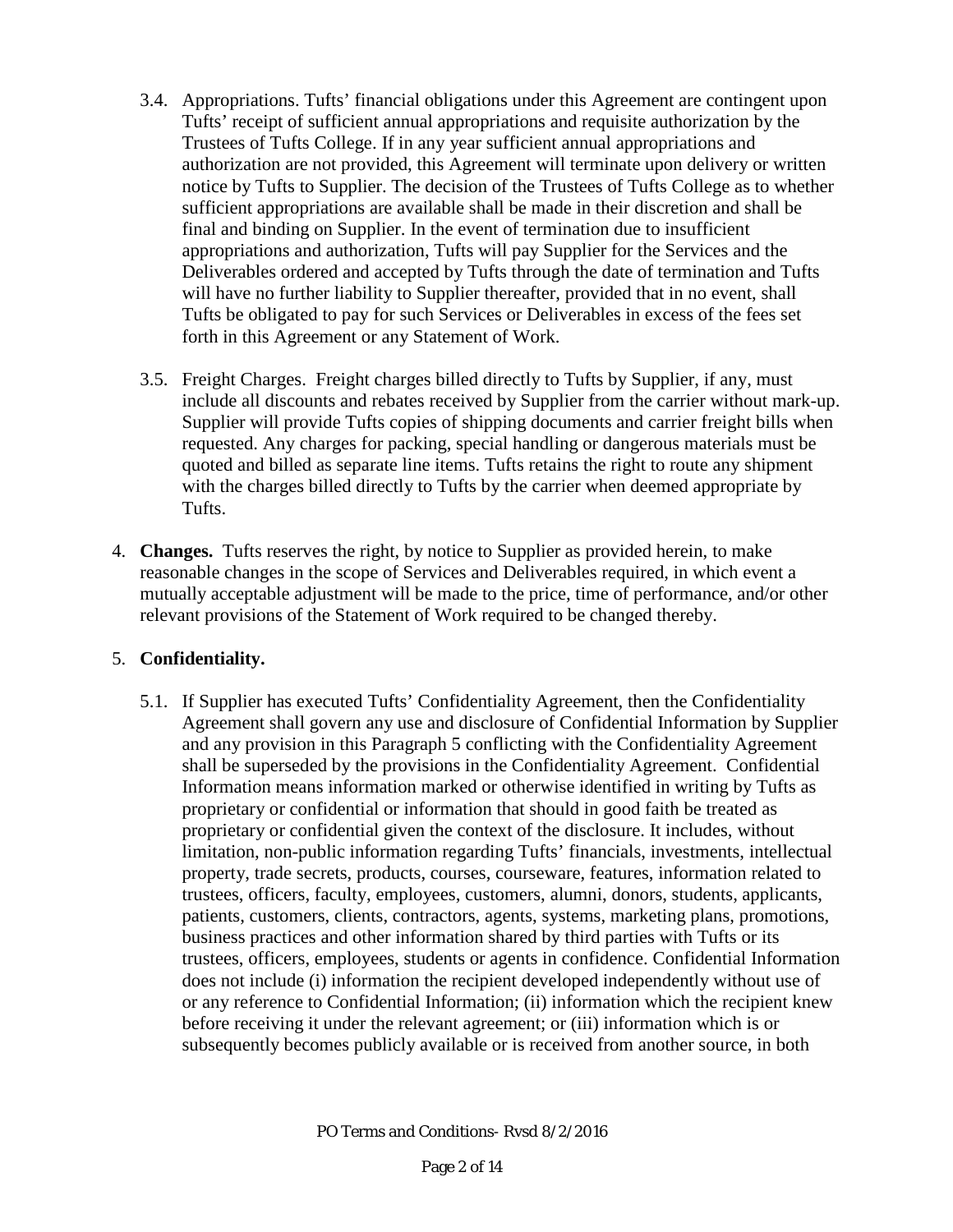cases other than by a breach of an obligation of confidentiality or by a breach of applicable law.

- 5.2. Supplier agrees to hold Tufts' Confidential Information in confidence. Supplier will exercise commercially reasonable efforts to safeguard Tufts' Confidential Information. Such precautions will be at least as great as those that Supplier takes to protect its own Confidential Information, but in no event less than a reasonable degree of protection. Supplier will disclose Tufts' Confidential Information to its directors, officers, employees, agents, consultants and other representatives only on a need-to-know basis and subject to the confidentiality obligations imposed herein. Use or disclosure of Tufts' Confidential Information shall be limited to the minimum extent necessary to achieve the specified goal. When Tufts' Confidential Information is no longer necessary to perform any obligation under any part of the Agreement or upon the termination of this Agreement, it will be, at the option of Tufts, returned to its owner or destroyed or permanently deleted.
- 5.3. Supplier shall not use Tufts' Confidential Information except in furtherance of this business relationship or disclose Tufts' Confidential Information except: (i) to obtain advice from legal advisors or financial consultants, or (ii) if such disclosure is directly required pursuant to a valid and existing order of a court or other governmental body or agency, in which case Supplier will give Tufts prompt notice of the requirement so that the disclosure can be contested or limited.
- 5.4. Without limiting the foregoing, Supplier acknowledges that Tufts, as an educational institution, is subject to legal obligations with respect to the privacy of student information. Notwithstanding the provisions set forth in Paragraph 5.1, personally identifiable student educational records ("Educational Records"), as such term is defined under the Family Educational Rights and Privacy Act ("FERPA"), shall be treated as Confidential Information. Supplier agrees that it and its representatives shall comply fully with and be bound by FERPA, the Federal regulations promulgated thereunder, and Tufts' FERPA policies, to the same extent as if Supplier and its representatives were educational officials for purposes of such law, regulations and policies. Supplier shall take all steps reasonably necessary to protect the privacy and confidentiality of all Educational Records. Supplier shall also take any action requested by Tufts to adhere to its legal obligations or otherwise protect the privacy and confidentiality of Educational Records.
- 5.5. Without limiting the foregoing, Massachusetts Data Security Law, G.L. c. 93H&I and 201 CMR 17.00, et seq. and other similar laws in other states (collectively, the "IS Regulations") mandate certain procedures to safeguard the "Personal Information" (as defined in the IS Regulations) of Massachusetts residents and residents of such states. To the extent that Supplier may have access to Personal Information about Tufts' applicants, trustees, officers, employees, contractors, consultants, clients, students, donors or customers, Supplier shall comply with the IS Regulations including by maintaining appropriate security measures to protect Personal Information, in accordance with the IS Regulations. Notwithstanding the provision set forth in

PO Terms and Conditions- Rvsd 8/2/2016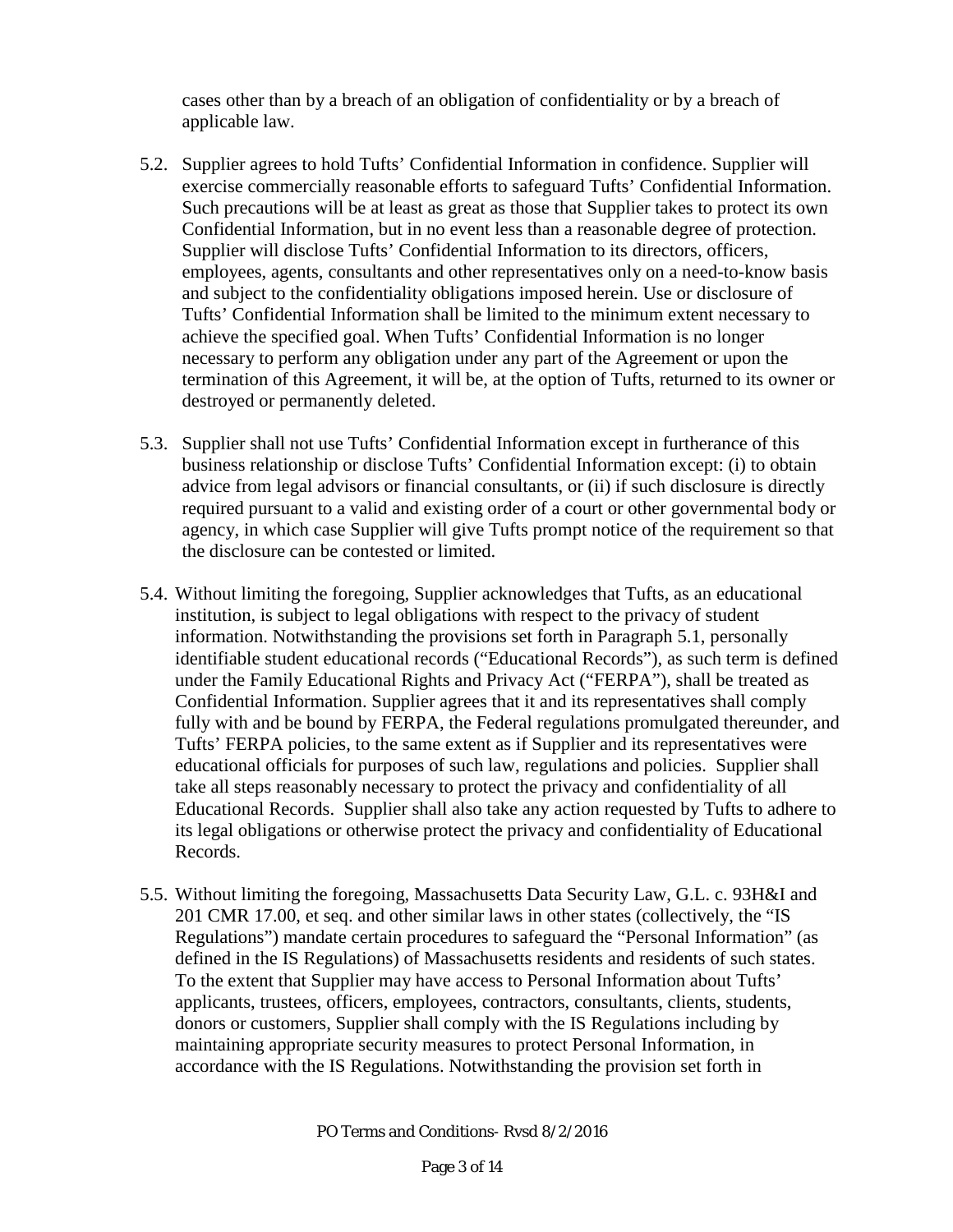Paragraph 5.1, such Personal Information shall be treated as Confidential Information. Supplier further agrees that, in the event of any suspected or actual Security Incident (defined below) involving such Personal Information, Supplier shall immediately (in any event no later than three (3) business days after becoming aware of such known or suspected Security Incident) notify Tufts Office of University Counsel by telephone (617-627-3336) and in writing of all known or suspected relevant facts, including the date and description of the Security Incident, and any remedial steps Supplier has taken or intends to take relating to the Security Incident. Supplier shall only take emergency remedial steps necessary to prevent further harm or subsequent Security Incidents and shall consult with and obtain approval from Tufts' Counsel prior to taking any nonemergent remedial steps. For purposes of this paragraph, the term "Security Incident" shall mean: (a) the unauthorized acquisition or use of unencrypted or encrypted electronic data and the confidential process or key that is capable of compromising the security of such data, thereby creating a risk of identity theft or fraud against an individual; or (b) any other unauthorized use or acquisition of, or access to, Personal Information.

- 5.6. Without limiting the foregoing, to the extent that any Tufts' Confidential Information includes "customer data", as such term is defined under the Gramm-Leach-Bliley Act ("GLB") and the regulations promulgated thereunder, Supplier shall implement and maintain appropriate safeguards to protect such data as required under GLB and related regulations.
- 5.7. Unless otherwise required herein, in the Confidentiality Agreement or in the Business Associate Agreement, if applicable, or by law, Supplier, as soon as practicable, and in any event no later than ten (10) business days after becoming aware of any known or suspected unauthorized use or disclosure, shall report to Tufts any known or suspected unauthorized use or disclosure of Tufts' Confidential Information. Supplier's report shall identify: (i) the nature of the unauthorized use or disclosure, (ii) Tufts' Confidential Information used or disclosed, (iii) who made the unauthorized use or received the unauthorized disclosure, (iv) what Supplier has done or shall do to mitigate any deleterious effect of the unauthorized use or disclosure, and (v) what corrective action Supplier has taken or shall take to prevent similar unauthorized use or disclosure of Confidential Information in the future. Supplier shall comply with all applicable laws in its reporting, mitigation, notification, response and corrective action in connection with any security or privacy breach, provided that Supplier agrees to coordinate with Tufts in making any reports or notifications. Supplier agrees that any breach of its obligations under this Paragraph 5 will cause irreparable harm to Tufts. Therefore, Tufts shall have, in addition to any remedies available at law, the right to obtain equitable relief to enforce this Paragraph 5.

## 6. **Use of Name.**

6.1. Supplier shall not use the names "Tufts" or "Tufts University", or the name of any school or division thereof, or any logo or insignia of Tufts or of any school or division thereof, or otherwise identify Tufts or any school or division thereof, in any form of

PO Terms and Conditions- Rvsd 8/2/2016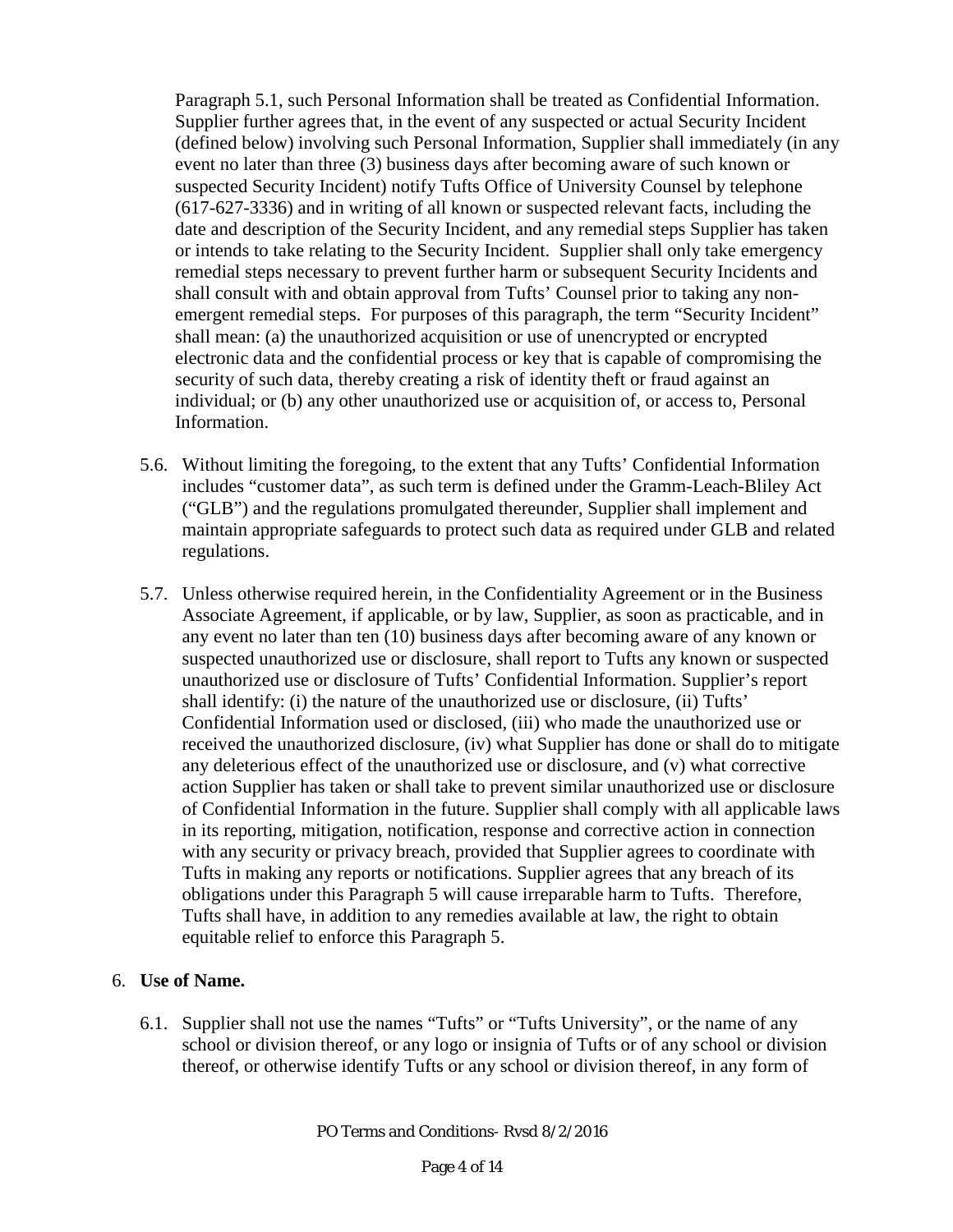publicity or disclosure (other than including Tufts University's name in a list of clients) without the prior written consent of Tufts, which consent may be withheld or granted by Tufts in its complete and uncontrolled discretion at any time or times. Any request for any such name use shall be directed to the Office of University Counsel at Tufts.

- 6.2. Supplier acknowledges that the mark TUFTS (or TUFTS UNIVERSITY or THE FLETCHER SCHOOL) is the sole property of Tufts. Supplier shall never directly or indirectly challenge, contest or question, or take any action inconsistent with, the validity of the mark TUFTS or TUFTS UNIVERSITY or THE FLETCHER SCHOOL or the fact that the mark and corresponding registrations are owned by Tufts. Supplier will not apply to register as a trademark or service mark any mark containing the word pairs "TUFTS' or 'TUFTS UNIVERSITY' or 'THE FLETCHER SCHOOL " (whether standing alone or combined with any other word or words or elements) with any governmental agency or any organization created pursuant to treaty or other international agreement, anywhere in the world.
- 7. **Media Contact.** Supplier shall not communicate with members of the media or otherwise make any public announcement regarding the Services performed or the Deliverables created or delivered by Supplier pursuant to this Agreement, or the terms of this Agreement, without the prior written consent of Tufts' Senior Vice President for University Relations or its Vice President of Marketing and Communications. Any inquiries from the media shall be referred to Tufts' Senior Vice President for University Relations or Vice President of Marketing and Communications.

## 8. **Compliance with Law**.

8.1. In performing its obligations under this Agreement, Supplier shall comply with all applicable federal, state and local laws and regulations, including but not limited to the Americans with Disabilities Act (ADA), the Fair Labor Standards Act, the Occupational Safety and Health Act, Executive Order 11246, as amended, relating to Equal Employment Opportunity and other applicable non-discrimination and employment laws and applicable laws regarding human trafficking. Supplier shall also comply with all applicable laws regarding privacy of information including, but not limited to, the FERPA, GLB and the Health Insurance Portability and Accountability Act, as well as Tufts' applicable policies concerning such laws. Supplier shall be responsible for obtaining all licenses and permits required for the performance of Services and the creation or the manufacturing and delivery of the Deliverables hereunder. Supplier represents, warrants and covenants to Tufts that it has and will maintain all licenses and permits required to deliver Services and the Deliverables covered by this Agreement. Supplier further agrees to comply with applicable US laws and regulations controlling the export of goods, technology, software and services, including the International Traffic in Arms Regulations, the Export Administration Regulations, and the sanctions regulations administered by the Office of Foreign Asset Controls of the United States Treasury Department. Supplier agrees that it will provide the export control classification associated with the commodity being purchased, to the extent that any Deliverable is controlled either under the Export Administration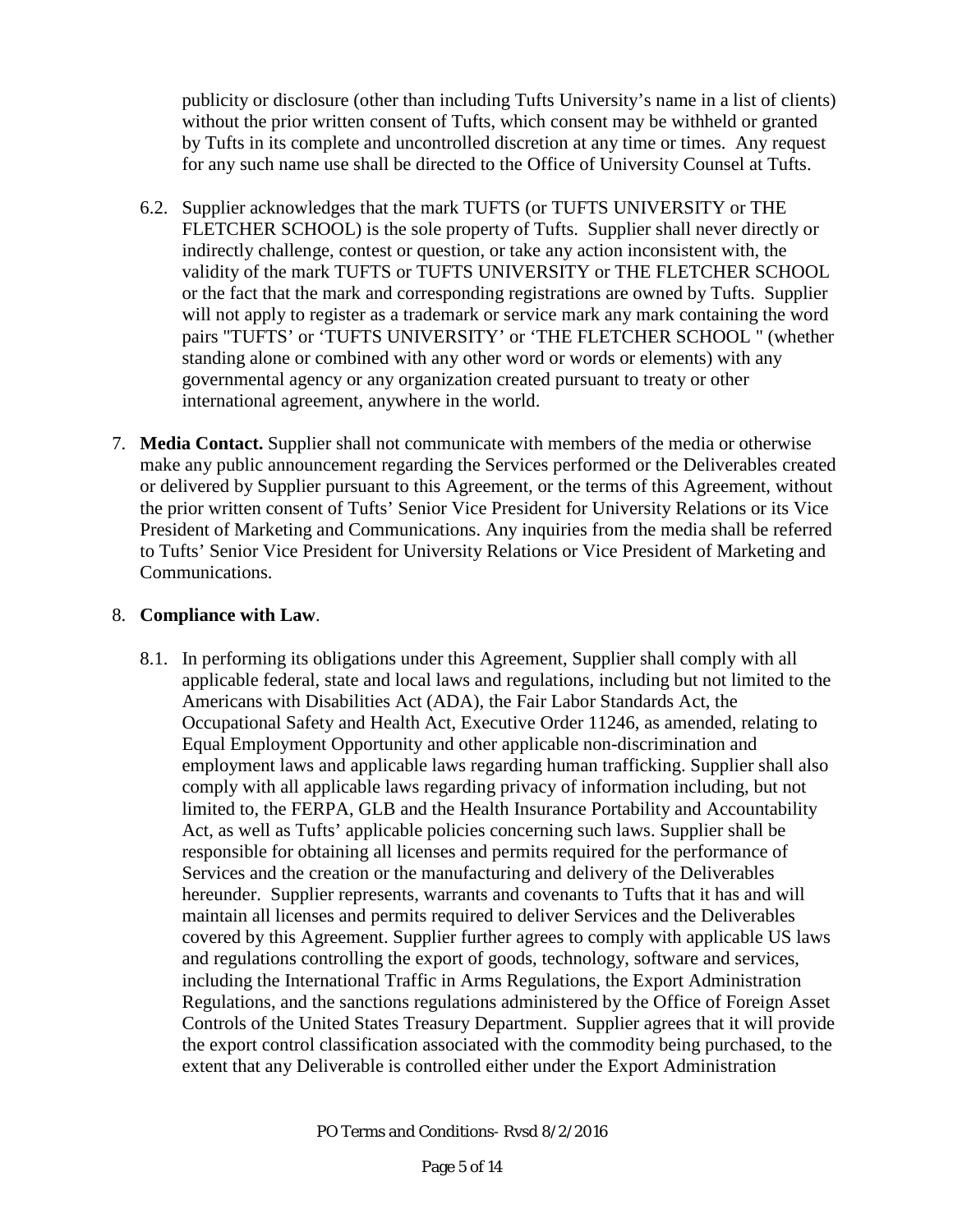Regulations (EAR) or the International Traffic in Arms Regulations (ITAR). For EARcontrolled items, the correct ECCN classification based on the Commerce Control List will be provided. For ITAR items, the correct USML Category will be provided. In both cases, to the extent that the item includes technical data such as operational manuals, such data must also be classified. In the event that the Supplier is unable to comply with this instruction, it will notify Tufts within 5 business days of purchase order, indicating the reason for non-compliance and recommended solution.

- 8.2. Without limiting the foregoing, Supplier hereby represents and warrants and covenants that Supplier, its directors, officers, employees or agents have not offered, promised, given, authorized, solicited or accepted and will not offer, promise, give, authorize, solicit or accept any payment directly or indirectly, of any money, gift or anything of any value, now or in the future, to any government official or private party to obtain an undue financial or other advantage of any kind relating to this Agreement or the Services or the Deliverables to be provided hereunder or on behalf of Tufts in violation of the U.S. Foreign Corrupt Practices Act or any other similar laws of the United States or of other countries and that it has taken reasonable measures to prevent subcontractors, agents or any other third parties, subject to its control or determining influence, from doing so.
- 8.3. If the Services or Deliverables are for electronic and information technology, Supplier shall comply with the ADA by designing its Deliverables in a manner that supports assistive software or devices such as large print interfaces, text-to-speech output, voiceactivated input, refreshable braille displays, alternate keyboard or pointer interfaces, and by other means to ensure that end users with disability-related impairments have an equal opportunity to the use and enjoy the Deliverables in a manner consistent with the [W3C Web Content Accessibility Guidelines.](http://www.w3.org/WAI/guid-tech.html) Supplier shall provide to Tufts a current completed [Voluntary Product Accessibility Template](http://go.usa.gov/UjFA) (VPAT) to demonstrate compliance with the WCAG 2.0 level AA standards. If the Deliverables do not comply with the WCAG 2.0 level AA standards, Tufts reserves the right to terminate this Agreement, seek redress for harm incurred by end users and to adapt the Deliverables in order to comply with federal and state accessibility laws.
- 8.4. If Tufts receives a contract or grant from any department or agency of the United States government or any state government ("Government Contract") or is hired as a subcontractor under a Government Contract, and Supplier shall be paid out of funds from such Government Contract, then Supplier agrees to comply with all applicable flow down provisions of the Government Contract from the [Federal Acquisition](https://www.acquisition.gov/?q=browsefar)  [Regulations](https://www.acquisition.gov/?q=browsefar) (FAR), provided however, that such terms have been disclosed to Supplier prior to Supplier's execution of this Agreement. In accordance with Executive Order 12549, Supplier certifies by entering into this transaction that neither it nor its principals are presently debarred, suspended, proposed for debarment, declared ineligible or voluntarily excluded from participation in this transaction by any Federal department or agency.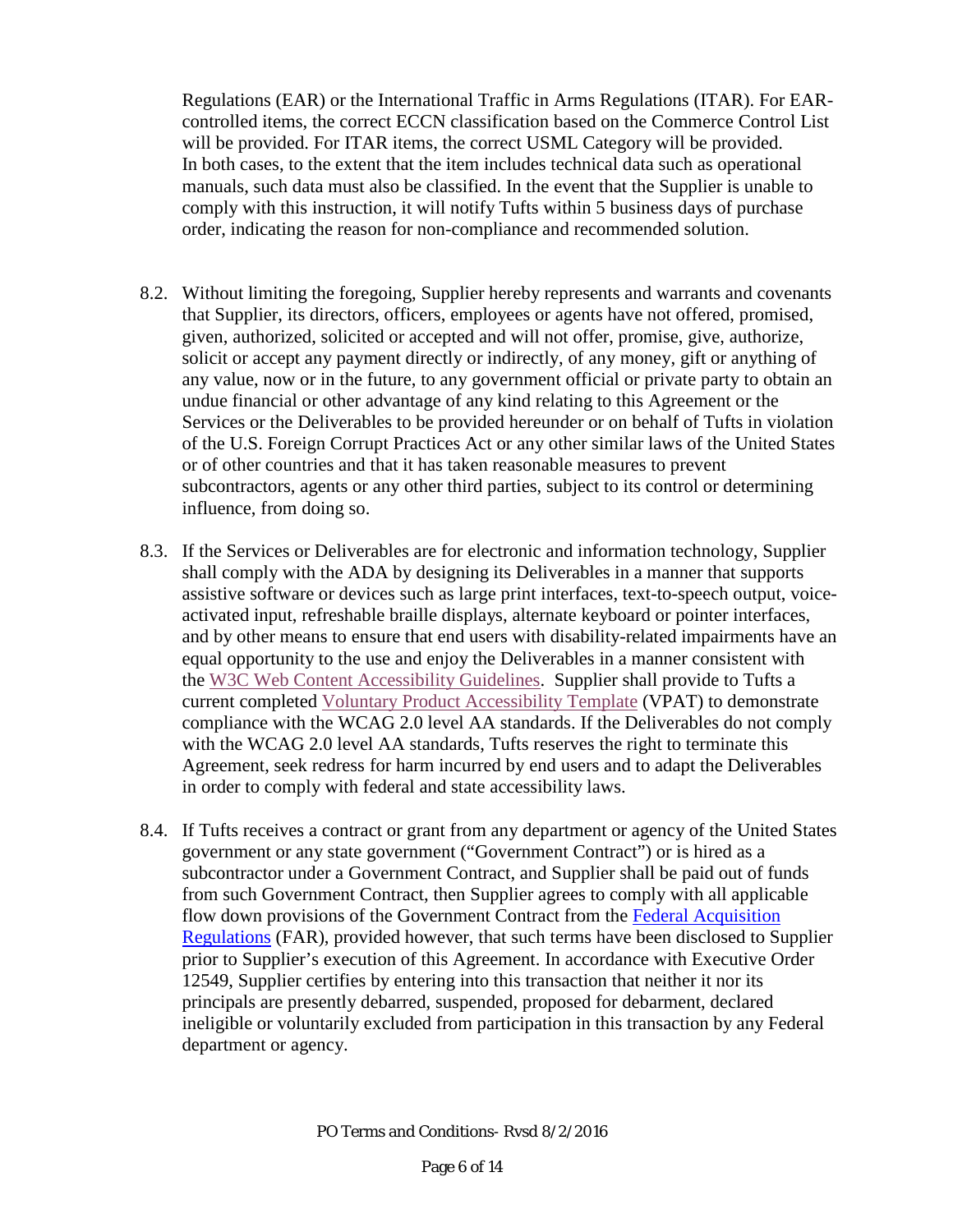- 8.5. Supplier and its subcontractors shall abide by the requirements of 41 CFR 60-1.4(a), 60-300.5(a) and 60-741.5(a), as applicable. These regulations prohibit discrimination against qualified individuals based on their status as protected veterans or individuals with disabilities, and prohibit discrimination against all individuals based on their race, color, religion, sex, sexual orientation, gender identity or national origin. Moreover, these regulations require that covered prime contractors and subcontractors take affirmative action to employ and advance in employment individuals without regard to race, color, religion, sex, sexual orientation, gender identity, national origin, disability or veteran status.
- 9. **Tufts Property.** All materials, equipment and similar intellectual property supplied by Tufts to Supplier or purchased or fabricated by Supplier for Tufts (hereinafter sometimes referred to as "Tufts Property") shall be and remain the sole property of Tufts and no title or interest shall pass from Tufts to Supplier hereunder. All Tufts Property shall be used only in providing services to Tufts under this Agreement and shall be kept free of any liens or encumbrances. All Tufts Property shall be subject to recovery by Tufts at any time. Upon Tufts' request, or cancellation or termination of this Agreement, Supplier shall deliver all Tufts Property not previously delivered hereunder in good repair, normal wear and tear excepted.
- 10. **Ownership/License of Intellectual Property.** To the extent Supplier generates any unique drawings, designs, processes, inventions, specifications or other technical information in any form (herein called "Intellectual Property") for Tufts in the course of performing the Services or providing the Deliverables under this Agreement, such Intellectual Property shall be deemed to be works made for hire, shall be the sole property of Tufts, and Supplier shall not use, duplicate or disclose such data for any purpose, other than the performance of the Services and the delivery of the Deliverables required hereunder, without the prior written consent of Tufts. At no extra cost or fee, Supplier hereby assigns to Tufts any interest Supplier may have in such Intellectual Property and Supplier will, upon request by Tufts, promptly execute all applications, assignments, or other instruments that Tufts shall deem necessary or useful in order to apply for and obtain intellectual property protection in the United States and any foreign countries for such Intellectual Property. Notwithstanding anything to the contrary elsewhere in this Agreement, to the extent that any Deliverable or any other work product of Supplier created pursuant to this Agreement incorporates or requires the use of pre-existing processes, inventions or other intellectual property owned by Supplier prior to this engagement, Supplier hereby grants to Tufts an irrevocable, perpetual, worldwide, non-exclusive license for Tufts and its officers, employees, students, agents and representatives to use such pre-existing intellectual property as required solely for Tufts' business.
- 11. **Inspection and Approval; Conformance with Specifications.** Supplier represents, warrants and covenants to Tufts that all labor, products, Deliverables, materials and Services furnished pursuant to this Agreement shall perform substantially in conformance with all specifications and warranties contained in any written proposal made by Supplier to Tufts, and with those contained in any request for proposals delivered by Tufts to Supplier. All materials shall be new and of first quality. All Services, Deliverables, materials and work furnished by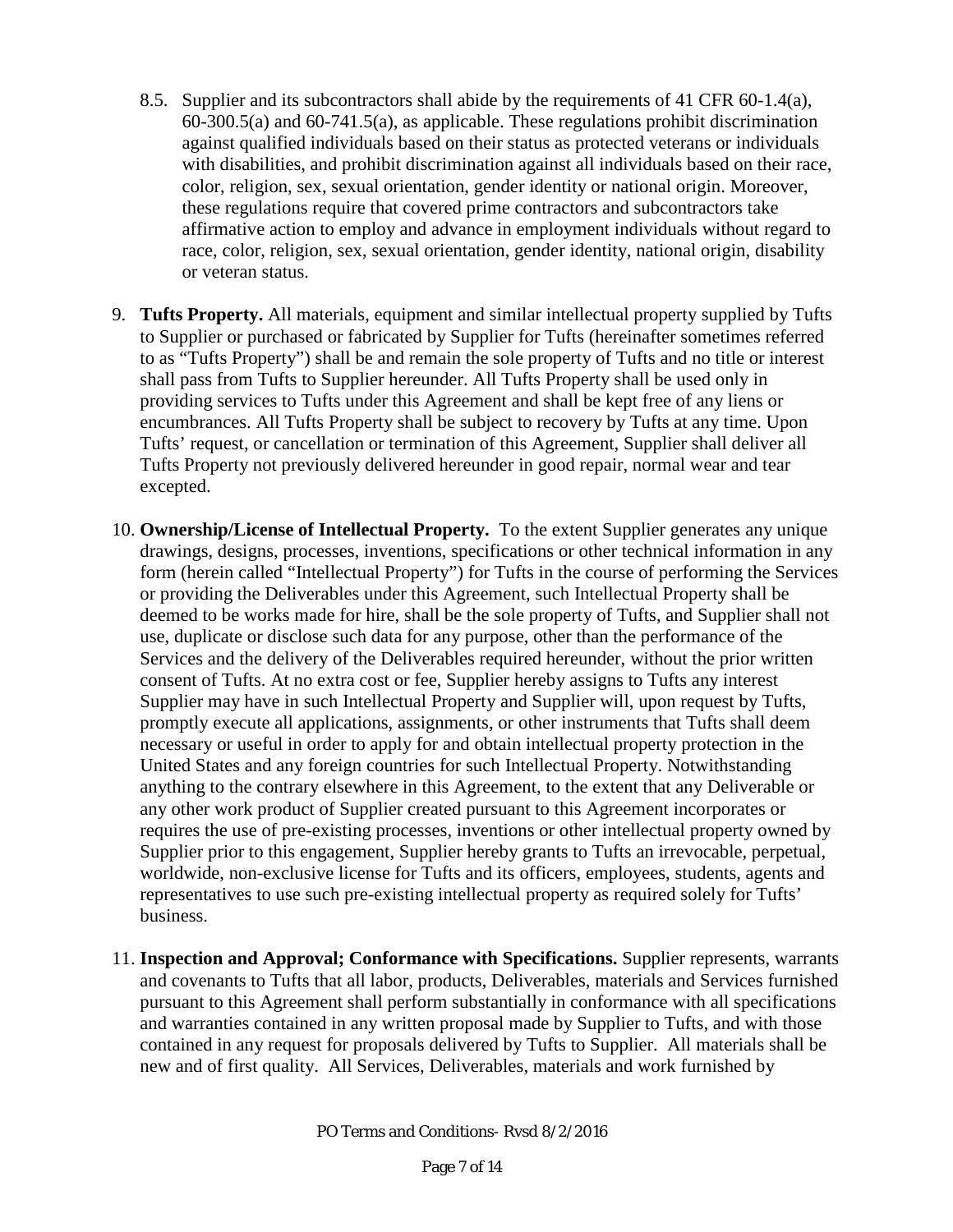Supplier shall be subject to final inspection and approval by Tufts after delivery ("Acceptance"), and Tufts reserves the right to reject non-conforming Deliverables and Services. Notwithstanding prior payment, the Parties expressly agree that payment will not constitute final Acceptance. Supplier agrees, at its own expense, to diligently correct any work and replace any materials deemed unsatisfactory by Tufts in a timely manner.

- 12. **Warranty.** Supplier represent and warrants to and agrees with Tufts that the Services shall be performed and the Deliverables shall be created or manufactured by appropriately qualified and trained resources, (i) with due care and diligence and to a high and professional standard of quality as is customary in the industry; (ii) in compliance with Exhibit A, all applicable specifications and the terms and conditions of this Agreement; (iii) in accordance with all applicable professional standards for Supplier's field of expertise; and (iv) in accordance with all applicable laws and regulations. Supplier shall devote such time, energy, attention and efforts to the services provided hereunder in order to promptly, efficiently and satisfactorily complete such services. Supplier further represents and warrants to and covenants with Tufts that (i) it has all the authority and power to enter into this Agreement; (ii) this Agreement is enforceable against Supplier, (iii) this Agreement has been duly authorized on behalf of or for Supplier; (iv) it has and will have the power to convey good title to any Intellectual Property transferred to Tufts pursuant to Paragraph 10; (v) it owns and will own any processes, software, inventions or similar intellectual property which are licensed to Tufts pursuant to Paragraph 10 and (vi) neither entering into this Agreement, performing the Services to be performed hereunder, nor manufacturing, creating or delivering any Deliverables or other work product to be provided hereunder will violate or infringe the rights of any other person, including any contract right or any patent, copyright, trade secret or other property right. Unless a product warranty is specifically addressed in a separately executed agreement or unless Supplier provides Tufts with a manufacturer's product warranty upon product delivery, Supplier warrants that any products purchased by Tufts hereunder or any Deliverable delivered hereunder shall have been manufactured and shall operate in accordance with the specifications as agreed to by Tufts.
- 13. **Taxes.** Unless otherwise agreed by Tufts, the prices for any Services and any Deliverables to be provided under this Agreement do not include any state or local sales, use or other taxes. Upon request, Tufts will provide Supplier with a copy of its tax exemption certificate.
- 14. **Independent Contractor.** In all matters relating to this Agreement and the performance of Services hereunder and the delivery of the Deliverables, the status of Supplier shall be that of an independent contractor and not that of an employee, co-venturer, agent or partner of Tufts. Supplier's employees and agents shall not be treated as employees of Tufts and shall not be entitled to any of the benefits provided to Tufts' employees. Supplier shall be solely responsible for any and all taxes, Social Security contributions or payments, disability insurance, unemployment taxes, and other payroll type taxes applicable to the Services provided hereunder and the production and the delivery of the Deliverables. Supplier hereby indemnifies and holds Tufts harmless from, any claims, losses, costs, fees, liabilities, damages or injuries suffered by Tufts arising out of Supplier's failure with respect to its obligations in this Paragraph14. Supplier shall take all actions reasonably necessary to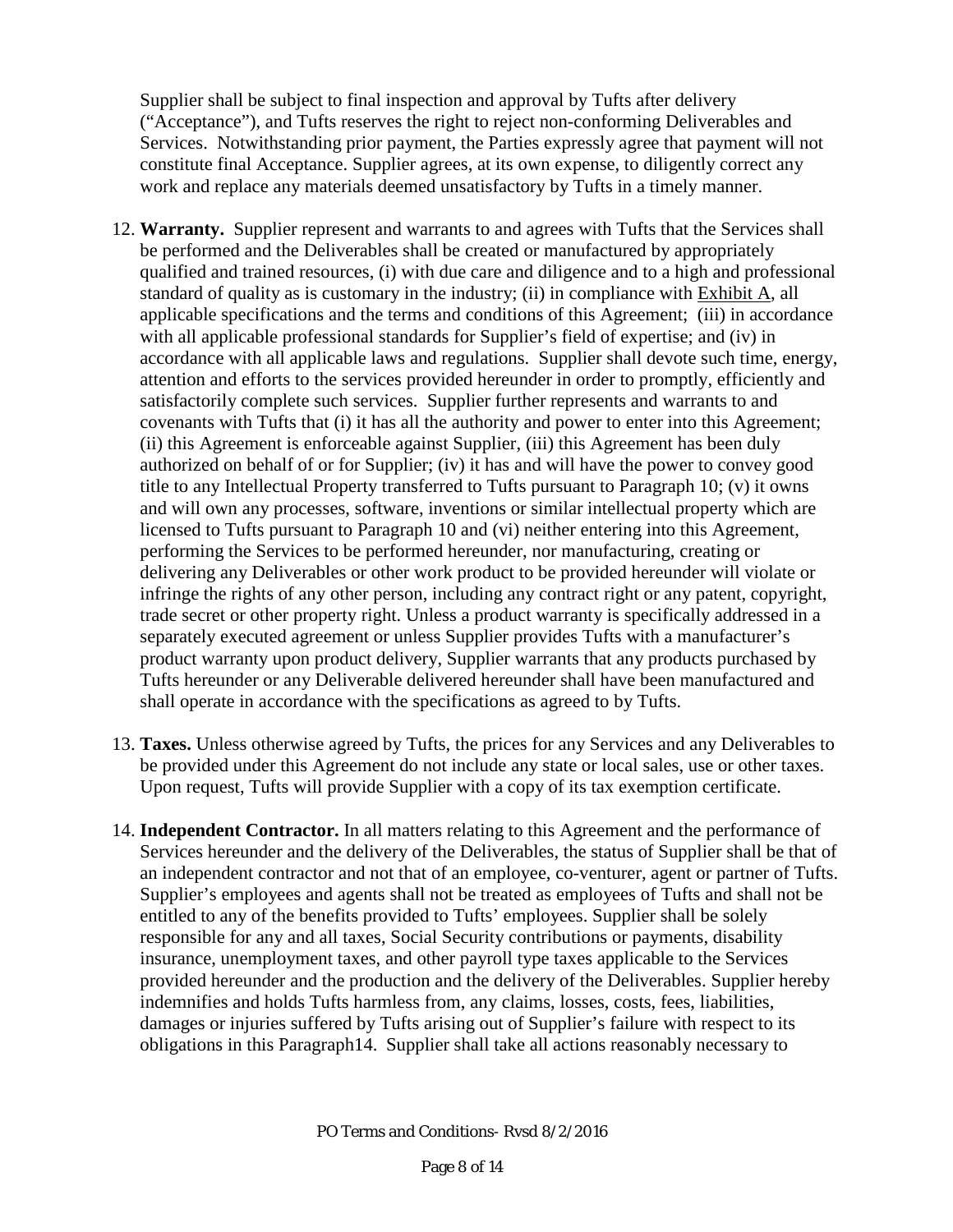support such determination. Supplier shall have no power or authority to act on behalf of Tufts or in its name or to bind Tufts, either directly or indirectly, in any manner.

## 15. **Breach of Agreement, Termination**.

- 15.1. **Termination.** Tufts may terminate this Agreement at any time, in whole or in part and at the convenience of Tufts, upon not less than thirty (30) days' written notice to Supplier. Upon any termination of this Agreement, Supplier shall stop work promptly and shall deliver to Tufts all Tufts' proprietary information, Tufts Property and such work in process or completed items as Tufts may request. Tufts shall have no liability to Supplier beyond payment for Services and the Deliverables properly performed and rendered to and accepted by Tufts prior to the effective date of any notice of termination and for such additional items specifically requested by and delivered to Tufts.
- 15.2. **Notice to Cure.** In any case where Supplier has failed to deliver or has delivered nonconforming Services or Deliverables (with time being deemed of the essence with respect to adherence to any timetable agreed to in writing by Supplier in the Agreement or in any specifications issued by Supplier), Tufts may deliver a "Notice to Cure" to Supplier, citing the instances of noncompliance. Supplier shall have ten (10) days to reply to the Notice to Cure and indicate why the Agreement should not be terminated and recommend remedies to be taken.
	- a. If Supplier and Tufts reach an agreed upon solution, Supplier shall then have thirty (30) days after such agreement (the "Cure Agreement") is reached to cure the noncompliance cited in the Notice to Cure.
	- b. If a mutually agreed-upon solution cannot be reached within ten (10) days after receipt of Notice to Cure by Supplier, Tufts reserves the right to immediately terminate this Agreement.
	- c. If the mutually agreed upon solution is not implemented to Tufts' reasonable satisfaction within thirty (30) days from the date of the Cure Agreement, Tufts reserves the right to immediately terminate the Agreement.
- 15.3. **Breach.** The occurrence of any of the following events, unless consented to by Tufts in writing, shall be deemed a breach of the Agreement by Supplier, without Tufts being required to give Supplier an opportunity to cure as set forth in Paragraph 15.2: (i) Supplier becomes insolvent or makes an assignment for the benefit of creditors; or a receiver or similar officer is appointed to take charge of all or part of Supplier's assets and such condition(s) is not cured within thirty (30) days; or (ii) Supplier violates the provisions of Paragraphs 5, 8, 12 or 26.1 of this Agreement.
- 15.4. **Refunds; Reimbursements.** Any cancellation or termination by Tufts whether for default or otherwise, shall be without prejudice to any claims or damages or other rights of Tufts against Supplier. To the extent any fees or expenses have been prepaid by Tufts, Supplier shall refund a pro rata portion of such fees or expenses. In any action by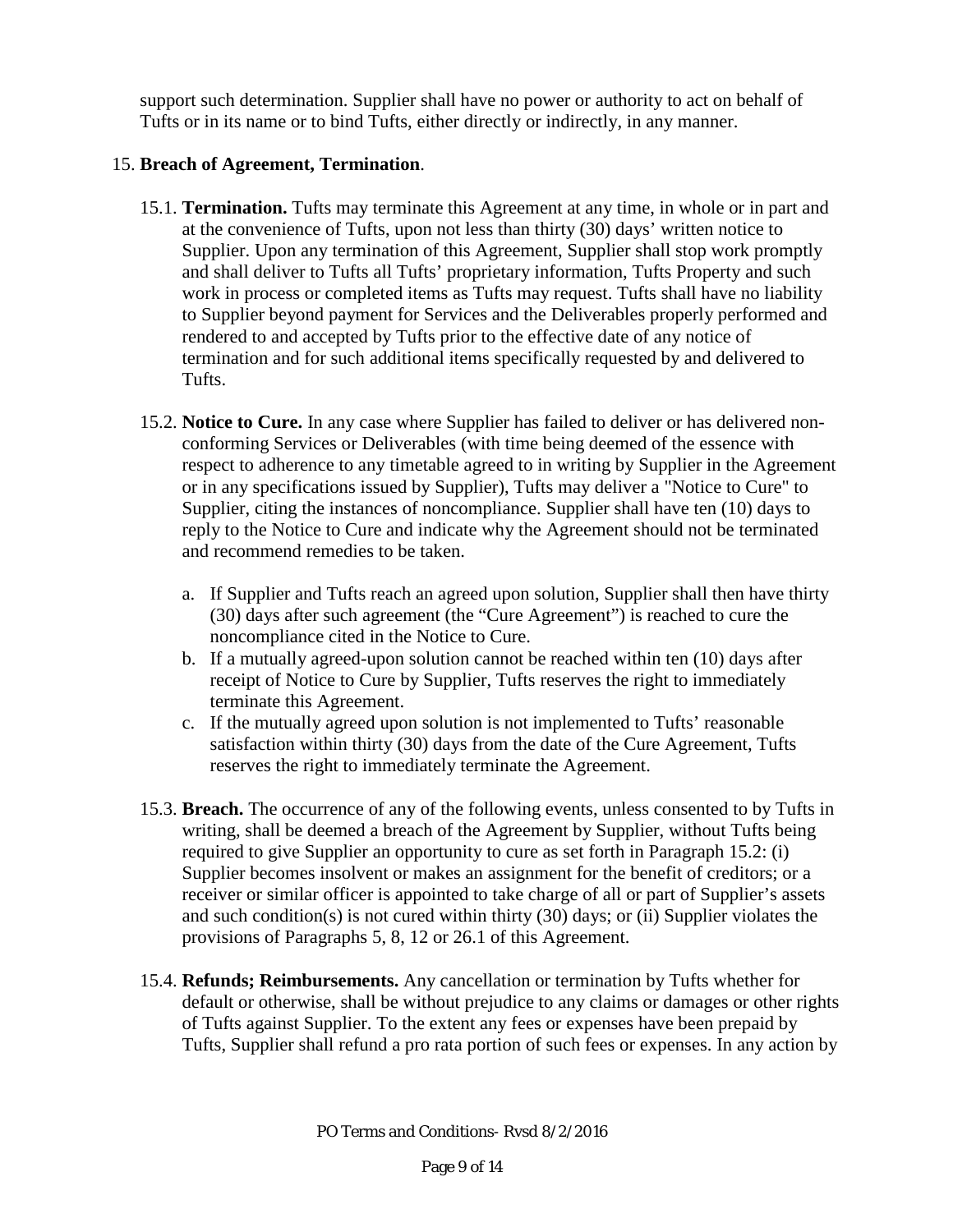either Party for any default hereunder, the prevailing Party shall be entitled to reimbursement of its attorney's fees.

15.5. **Removal.** Without limiting the foregoing, in the event that Tufts believes, in its sole discretion, that the continued presence of Supplier (or any personnel provided by Supplier) on the Tufts campus or at a site at which Supplier (or such person) is performing his/her services threatens the safety or security of members of the university community or persons at such remote site, Tufts reserves the right to immediately suspend Supplier (or such person) from further work, remove Supplier (or such person) from the Tufts campus or such remote site, and, if Supplier is an individual, immediately terminate this Agreement.

## 16. **Indemnification**.

- 16.1. **Claims.** Supplier shall indemnify, defend and hold Tufts and its affiliates, trustees, directors, officers, employees, and agents (collectively, the "Indemnified Parties") harmless from and against any and all costs, expenses (including reasonable attorneys' fees and disbursements), interest, losses, obligations, liabilities, and damages and/or bodily injuries (including death) (collectively, "Losses") incurred by any of the Indemnified Parties, and any and all third-party claims, demands, suits or actions made ("Claims") against any of the Indemnified Parties, arising, directly or indirectly, out of (i) the negligent act or omission of Supplier or its directors, managers, officers, employees, subcontractors or agents in connection with its or their performance of Services or while on Tufts premises, (ii) any willful or intentional misconduct or fraud of Supplier or its directors, managers, officers, employees, subcontractors or agents; or (iii) any inaccuracy in or breach of any representations or warranties of Supplier contained in this Agreement or any breach of Supplier's covenants, agreements, obligations or warranties under this Agreement or under applicable law.
- 16.2. **Notice.** If Tufts receives notice of the assertion or commencement of any Claim against Tufts with respect to Supplier's obligation to provide indemnification under this Agreement, Tufts shall give such Supplier prompt written notice thereof. The failure to give such prompt written notice shall not, however, relieve Supplier of its indemnification obligations. Tufts shall have the right, at its own cost and expense, to participate in the defense of any Claim with counsel subject to Supplier's right to control the defense thereof. If Supplier elects not to defend such Claim or fails to defend diligently, Tufts may defend such Claim and seek indemnification for any and all Losses based upon, arising from or relating to such Claim. Notwithstanding any other provision of this Agreement, Supplier shall not enter into settlement of any Claim without the prior written consent of Tufts.
- 16.3. **Charitable Immunity.** Notwithstanding anything to the contrary in this Agreement, it is understood and agreed by the Parties that Tufts will at all times under this Agreement and to the extent applicable, retain any exemption or limitation from liability pursuant to Massachusetts General Laws Chapter 231, Paragraph 85K and its successors.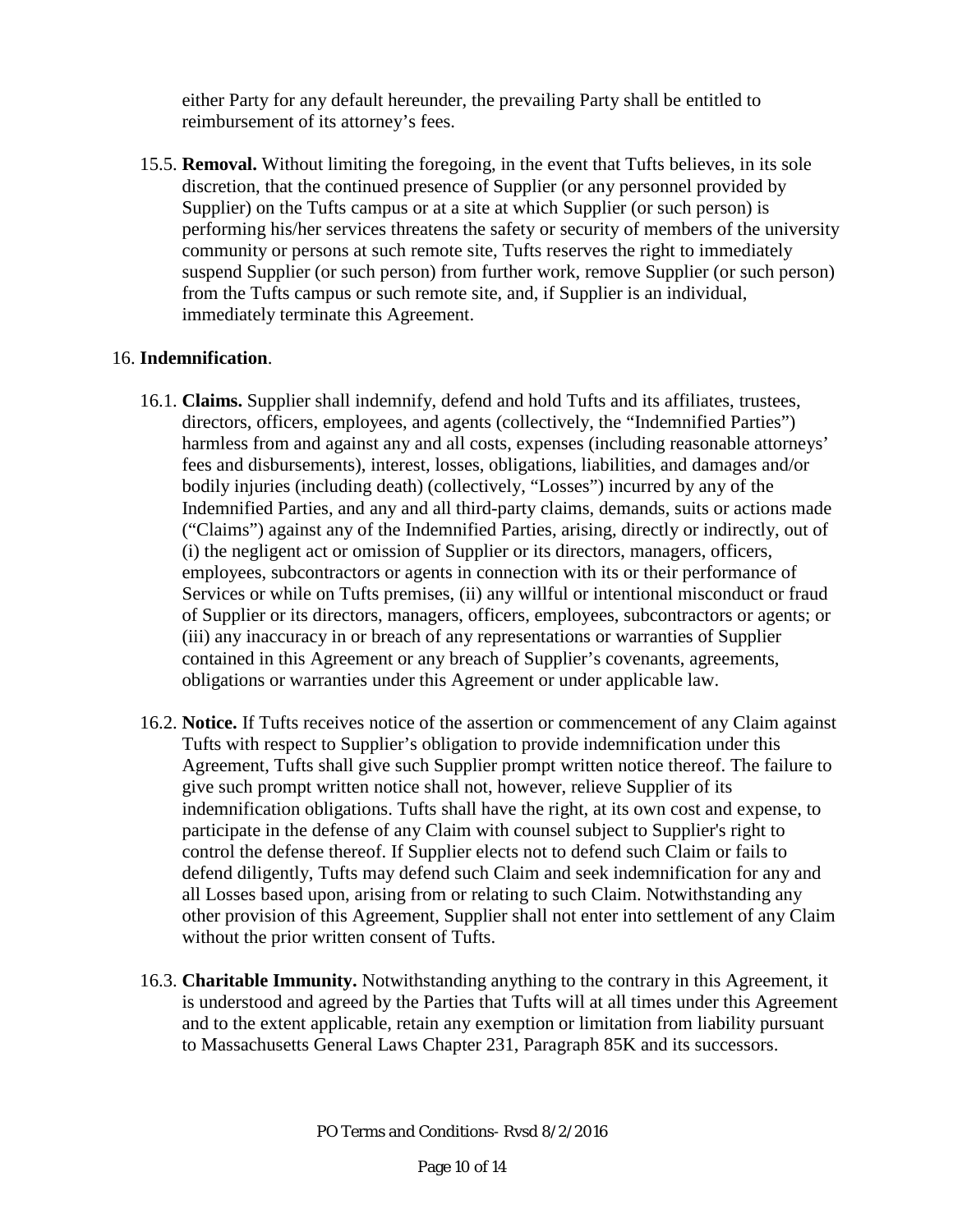- 16.4. **Consequential Damages.** EXCEPT WITH RESPECT TO SUPPLIER'S OBLIGATION TO INDEMNIFY HEREUNDER, IN NO EVENT SHALL EITHER PARTY BE LIABLE TO THE OTHER PARTY FOR ANY PUNITIVE, INCIDENTAL, CONSEQUENTIAL, SPECIAL OR INDIRECT DAMAGES, INCLUDING LOSS OF FUTURE REVENUE OR INCOME, LOSS OF BUSINESS REPUTATION OR OPPORTUNITY RELATING TO THE BREACH OR ALLEGED BREACH OF THIS AGREEMENT, OR DIMINUTION OF VALUE. Notwithstanding the foregoing, if Supplier willfully and knowingly engages in unfair or deceptive trade practices in violation of Massachusetts General Law Chapter 93A, Tufts may seek to recover treble damages plus reasonable attorney's fees and costs.
- 17. **Insurance.** Supplier agrees to obtain and maintain the following insurance: (i) comprehensive general liability insurance including bodily injury and property damage liability, independent contractors liability and completed operations liability in an amount not less than \$1,000,000 combined single limit per occurrence and \$2,000,000 aggregate, (ii) workers' compensation insurance for all employees in compliance with state law, (iii) automobile liability for Supplier's employees driving on Tufts University property in an amount not less than \$1,000,000 per occurrence for bodily injury and property damage, including owned, hired and non-owned vehicle coverage, (iv) professional liability in an amount of not less than \$1,000,000 each claim for all professional services and \$2,000,000 aggregate including, but not limited to, architects, engineers, consultants and testing services. Tufts University shall be named as an additional insured on Supplier's general liability, automobile liability and umbrella/excess liability policies pertaining to the work done/service provided/product delivered to Tufts. Upon Tufts' written request, Supplier agrees to obtain and maintain the following insurance: (i) privacy and network security insurance loss arising out of or in connection with loss or disclosure of Confidential Information or confidential medical information, in a minimum amount of \$5,000,000 per loss and (ii) third-party fidelity/crime coverage, including blanket employee dishonesty and computer fraud insurance, for loss arising out of or in connection with fraudulent or dishonest acts committed by the employees of Supplier, acting alone or in collusion with others, in a minimum amount of \$5,000,000 per loss. Supplier's policies shall include severability of interest or cross liability clause wording. Supplier's insurance must be primary and noncontributory as to any other valid and collectible insurance and must waive subrogation. Any deductible or Self-Insured Retention (SIR) over \$25,000 requires approval by Tufts. All insurance policies shall be underwritten by U.S. admitted carriers and rated at least "A-" in A.M. Best's Key Rating Guide. Supplier shall provide a thirty (30) day notice of cancellation or non-renewal of coverage to Tufts. Supplier shall provide certificates of insurance prior to the performance of any services and annual renewal certificates until all work is completed. If Supplier's general liability or professional liability insurance is on a "claims-made" form, Supplier is required to maintain such coverage for a minimum of three (3) years (six (6) years for construction defect claims) following completion of the performance or attempted performance of the provisions of this Agreement.
- 18. **Conflict of Interest.** Supplier acknowledges that Tufts' and Federal policies prohibit Tufts employees from accepting gifts or gratuities from suppliers, subcontractors and contractors. This includes the use of property or facilities, gift certificates, entertainment, or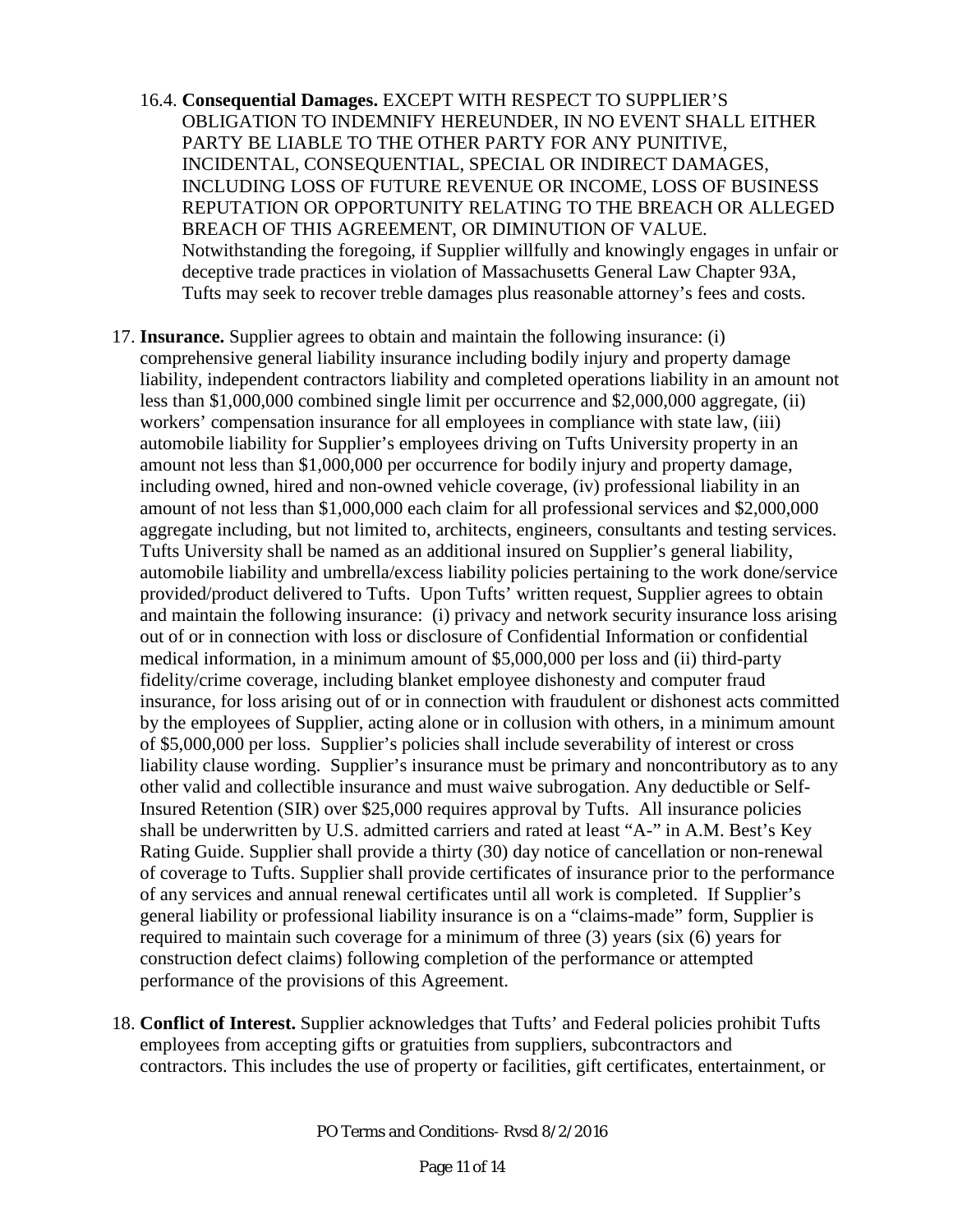other favors of value extended to employees or their families. The applicable Business Conduct Policy is found on the Tufts website at [http://finance.tufts.edu/policies/.](http://finance.tufts.edu/policies/) Supplier agrees to use all reasonable efforts and diligence to ensure that its officers, employees and subcontractors comply with Tufts' policy.

- 19. **Title; Risk of Loss; Release of Liens and Claims.** Title to all products, Deliverables (other than software products) and Services will vest in Tufts upon the delivery to Tufts. Risk of loss for products and Deliverables purchased will pass to Tufts upon Tufts' receipt and acceptance at Tufts' premises. Supplier will furnish Tufts with a complete "Release of Liens and Claims" at intervals requested by Tufts and before final payment is made. If any lien is filed or remains unsatisfied after final payment, Supplier will indemnify Tufts for all costs incurred in discharging such lien.
- 20. **Force Majeure.** Any delay or failure of either Party (the "Affected Party") in the performance of its required obligations hereunder shall be excused if and to the extent delays by or acts or orders of any governmental body or changes in laws or government regulations, or any other similar cause or causes beyond the reasonable control of such Party, provided that (i) written notice of such delay or suspension is given by such Party to the other Party within 72 hours of such event, which notice shall set forth in detail the nature of each delay; (ii) such Party shall use all commercially reasonable efforts to minimize the extent of such force majeure delay and (iii) additional expense or other adverse financial conditions shall not be deemed force majeure. Upon receipt of a notice of force majeure, the time for the Affected Party's performance shall be extended for a period of time reasonably necessary to overcome the effect of such delays and such Party's sole remedy shall be reimbursement for the additional cost of such delays; provided, further, that the other Party may terminate this Agreement by written notice to the Affected Party within ten (10) business days of receiving the Affected Party's notice of force majeure, in which event the other Party shall receive a refund of all monies paid hereunder for services which the Affected Party has failed to deliver, which are non-conforming or which have failed to achieve Acceptance.
- 21. **Suspension of Work.** Tufts may order Supplier in writing to suspend, delay or interrupt all or any part of the work hereunder for a period not to exceed ninety (90) consecutive days. An adjustment shall be made for any increase in the cost of performance of this Agreement (excluding profit) necessarily caused thereby. An adjustment shall also be made in the delivery or performance dates and any other contractual provisions affected thereby. However, no adjustment shall be made for any suspension, delay or interruption to the extent that performance would have been so suspended, delayed or interrupted by any other cause, including the fault or negligence of Supplier. Also, no adjustment shall be made under this clause for any suspension, delay or interruption for which an equitable adjustment is provided for or excluded under any other provision of this Agreement. No claim under this clause shall be allowed unless the claim, in an amount stated, is asserted in writing within fifteen (15) days after the termination of such suspension, delay or interruption.

## 22. **Prohibiting Discrimination. Supplier and its subcontractors shall abide by the requirements of 41 CFR 60-1.4(a), 60-300.5(a) and 60-741.5(a), as applicable. These regulations prohibit discrimination against qualified individuals based on their status**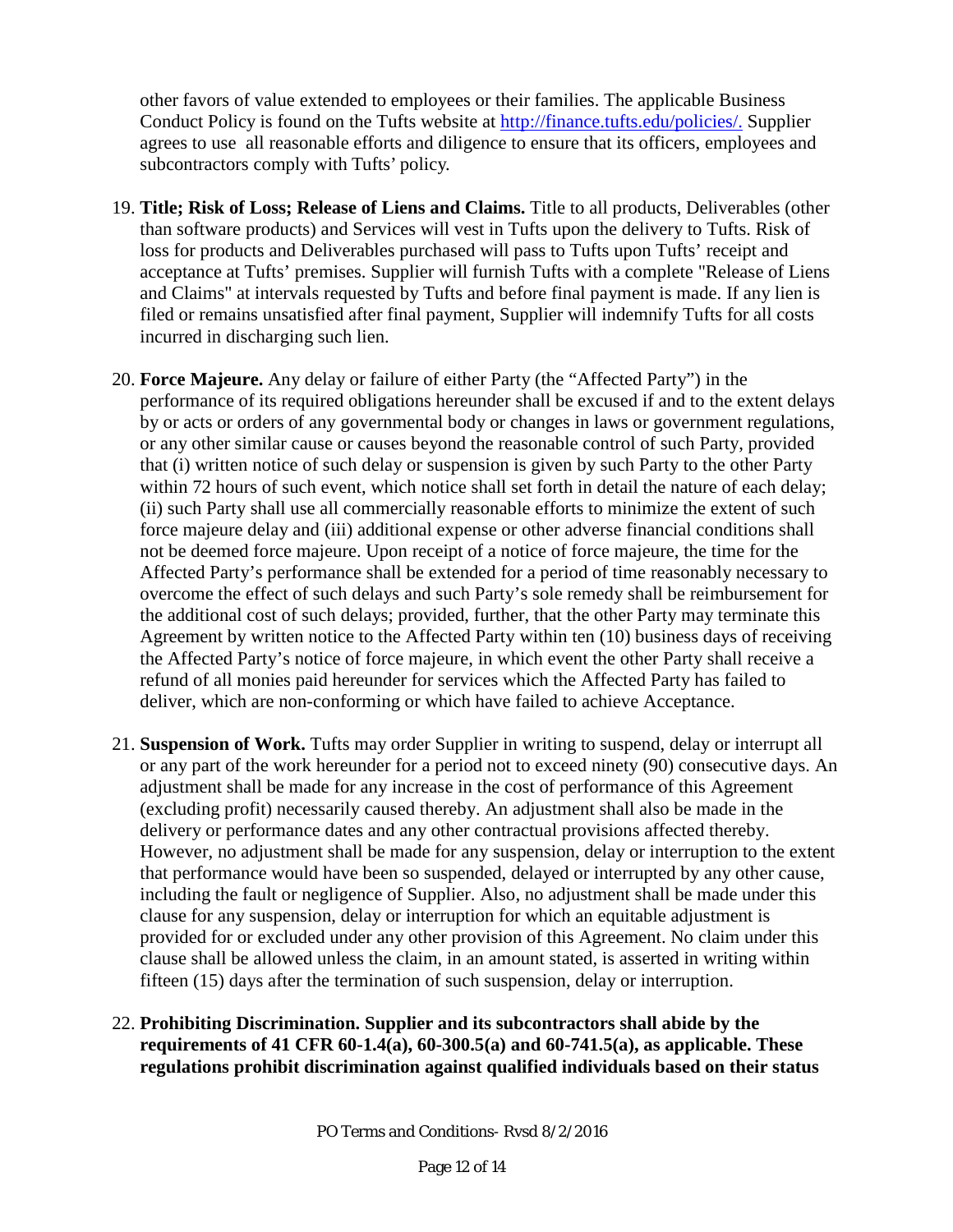**as protected veterans or individuals with disabilities, and prohibit discrimination against all individuals based on their race, color, religion, sex, sexual orientation, gender identity or national origin. Moreover, these regulations require that covered prime contractors and subcontractors take affirmative action to employ and advance in employment individuals without regard to race, color, religion, sex, sexual orientation, gender identity, national origin, disability or veteran status.**

- 23. **Notice of Employee Rights.** Tufts incorporates into this Agreement, as applicable, the obligations regarding the notice of employee rights under federal labor laws found at 29 CFR Part 471, Appendix A to Subpart A, and Supplier will likewise incorporate those obligations into all applicable subcontracts as required by 29 CFR Part 471.
- 24. **VETS-4212**. For purchases of or contracts for \$100,000 or above, in a single purchase order and not aggregated, which purchase is necessary for the performance of Tufts' direct federal contracts, Supplier may be obligated to complete a VETS-4212 in accordance with 41 CFR Part 61-300.
- 25. **Payroll Transparency.** Supplier and its subcontractors will not discharge or in any other manner discriminate against any employee or applicant for employment because such employee or applicant has inquired about, discussed, or disclosed the compensation of the employee or applicant or another employee or applicant. This provision shall not apply to instances in which an employee who has access to the compensation information of other employees or applicants as a part of such employee's essential job functions discloses the compensation of such other employees or applicants to individuals who do not otherwise have access to such information, unless such disclosure is in response to a formal complaint or charge, in furtherance of an investigation, proceeding, hearing, or action, including an investigation conducted by the employer, or is consistent with the contractor's legal duty to furnish information.

#### 26. **Miscellaneous**

26.1. **Assignment and Subcontracting.** No Party shall assign or delegate this Agreement or any rights, duties or obligations hereunder to any other person or entity without the prior express written approval of the other Party; provided, that either Party may assign this Agreement or its rights and obligations under this Agreement in connection with a merger, acquisition reorganization, initial public offering or other similar transfer of control. Subject to the foregoing, this Agreement shall inure to the benefit of and be binding upon the successors, legal representatives and assignees of the Parties hereto. Notwithstanding the foregoing, Tufts may assign this Agreement to a subsidiary or any entity owned or controlled by Tufts upon written notice to Supplier. Any assignment or delegation by either Party shall be conditioned upon the assignee or delegate representing to the other Party that it has agreed to assume all its rights and obligations under this Agreement, and demonstrating to such other Party's reasonable satisfaction that it has the ability to fulfill its obligations specified in this Agreement.